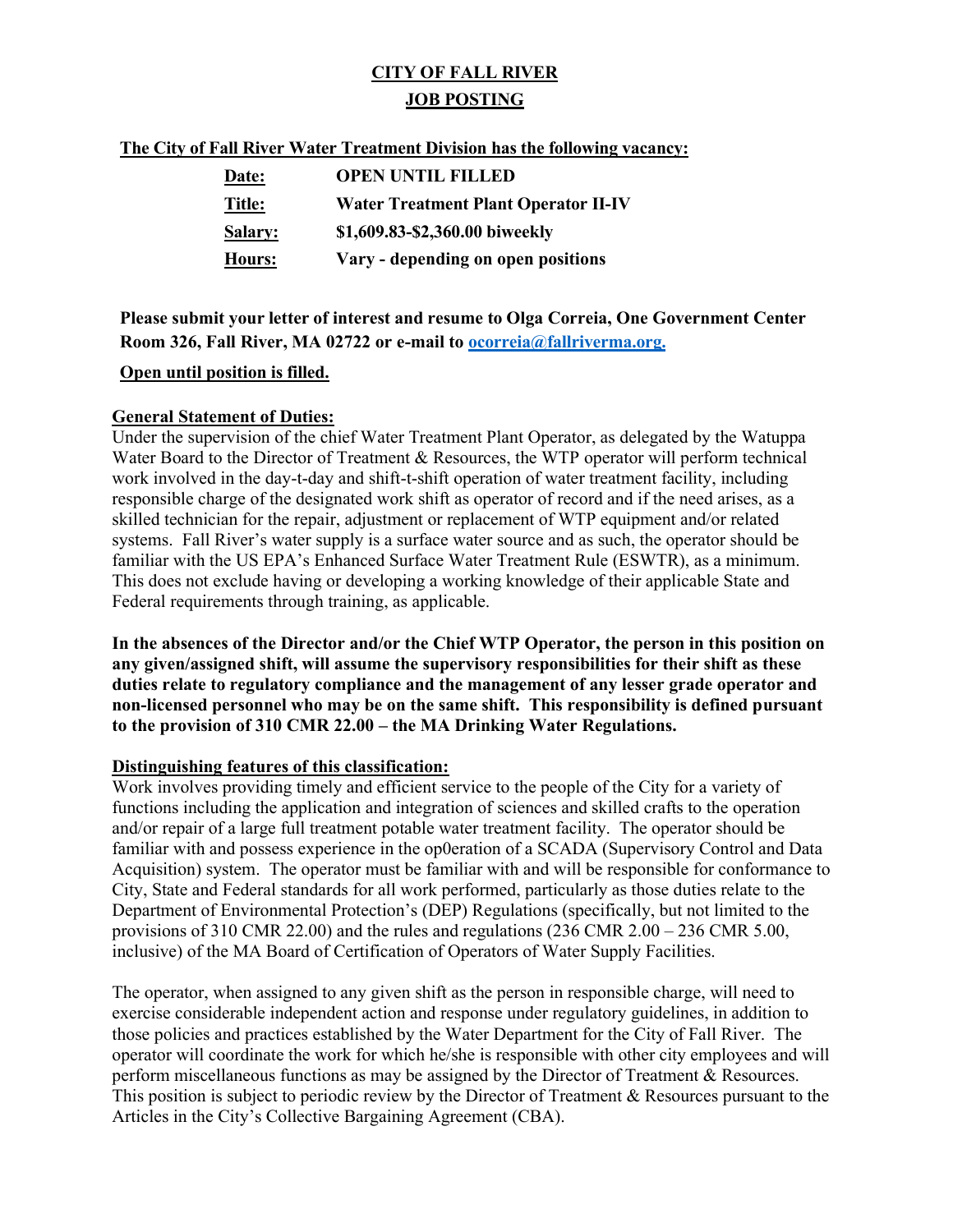**Examples for work (illustrative only- the omittance of any example of work does not necessarily exclude that work or duty from being performed by any employee in this classification):**

## **The properly licensed WTP Operator:**

- Operators a water treatment facility in responsible charge for the shift worked;
- Reads and records data (as required and/or directed) on all aspects of the treatment process; makes daily log entries for shift(s) worked and documents SCADA information as necessary;
- Performs manual log and computer data entry for WTP operations and depending on the shift assignment, prepares some monthly forms for submission to the MA DEP;
- Makes calculations concerning the dosage and adjustment of treatment chemicals;
- Implements and documents periodic adjustments to optimize treatment process and maintain regulatory compliance based on calculations and operational observations;
- Performs basic laboratory testing water and interprets/documents findings in view of established industry standards and WTP operating parameters;
- Monitors equipment throughout the plant for malfunction;
- Starts and stops chemical feed equipment as required and changes chlorine cylinders (when required) with the assistance of a watchman/attendant and/or another operator.
- Troubleshoots equipment malfunctions and is able to perform basic repair services on water treatment equipment/support systems in the facility prior to calling in emergency staff for more serious repairs;
- Maintains safe operating conditions and hygienic conditions in the facility to protect the public health;
- Monitors standpipe data and adjusts pump configurations accordingly to optimize filling the distribution system and maintaining adequate system pressure during periods of high use;
- Operates sedimentation basin cleaning and sludge removal equipment in accordance with pre-determined schedules;
- Supervises the activities of WTP watchman/attendants and lesser grade personnel;
- Makes meteorological reading sand keeps records of same; and
- Performs related tasks as required.

### **Required Knowledge, Skills and Abilities:**

The operator must possess a thorough knowledge of modern methods and technology of potable water treatment processes and equipment; a knowledge of basic inorganic chemistry, applied physics and mathematics through secondary algebra; mechanical and craft skills sufficient to make repairs to equipment; reading, writing and clerical skills sufficient to make log entries, computer knowledge of Excel, Word and operational programs such as SCADA, must be able to comprehend training, regulatory and technical publications, manuals, etc.; should be able to exercise supervisory, communications and interpersonal skills sufficient to establish a productive and cooperative working